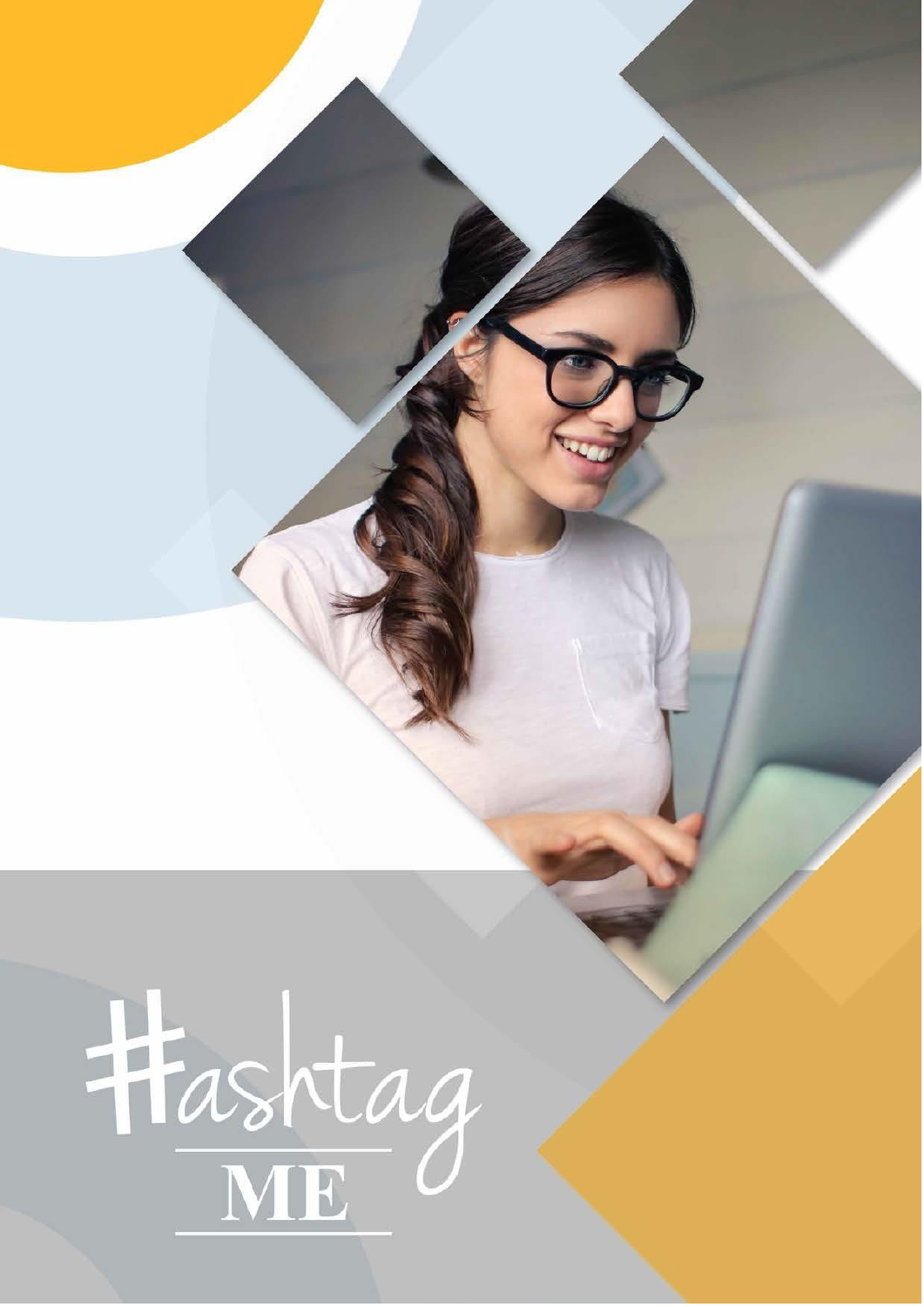# **THE PROTECTION OF PERSONAL INFORMATION ACT**

| Policy:                | <b>POPIA</b>                                  |
|------------------------|-----------------------------------------------|
| Previous update        | None                                          |
| <b>Effective Date:</b> | May 2021                                      |
| Scheduled Review Date: | May 2021                                      |
| Authorized by:         | Director, General Manager and HR Practitioner |
| Custodian              | <b>HR Practitioner</b>                        |
|                        |                                               |

# **CUSTOMER PRIVACY NOTICE**

This Notice explains how we obtain, use and disclose your personal information, in accordance with the requirements of the Protection of Personal Information Act ("POPIA").

At Hashtagme (and including this website, POPIAct-Compliance) we are committed to protecting your privacy and to ensure that your personal information is collected and used properly, lawfully and transparently.

# **About the Company**

Hashtagme is a fully service marketing agency.

# **The information we collect**

We collect and process your personal information mainly to contact you for the purposes of understanding your requirements and delivering services accordingly. For this purpose, we will collect contact details including your name and organisation.

We collect information directly from you where you provide us with your personal details. Where possible, we will inform you what information you are required to provide to us and what information is optional.

Website usage information may be collected using "cookies" which allows us to collect standard internet visitor usage information.

# **How we use your information**

We will use your personal information only for the purposes for which it was collected and agreed with you. In addition, where necessary your information may be retained for legal or research purposes.

For example:

- To gather contact information;
- To confirm and verify your identity or to verify that you are an authorised user for security purposes;
- For the detection and prevention of fraud, crime, money laundering or other malpractice;
- To conduct market or customer satisfaction research or for statistical analysis;
- For audit and record keeping purposes;
- In connection with legal proceedings.

# **Disclosure of information**

We may disclose your personal information to our service providers who are involved in the delivery of products or services to you. We have agreements in place to ensure that they comply with the privacy requirements as required by the Protection of Personal Information Act.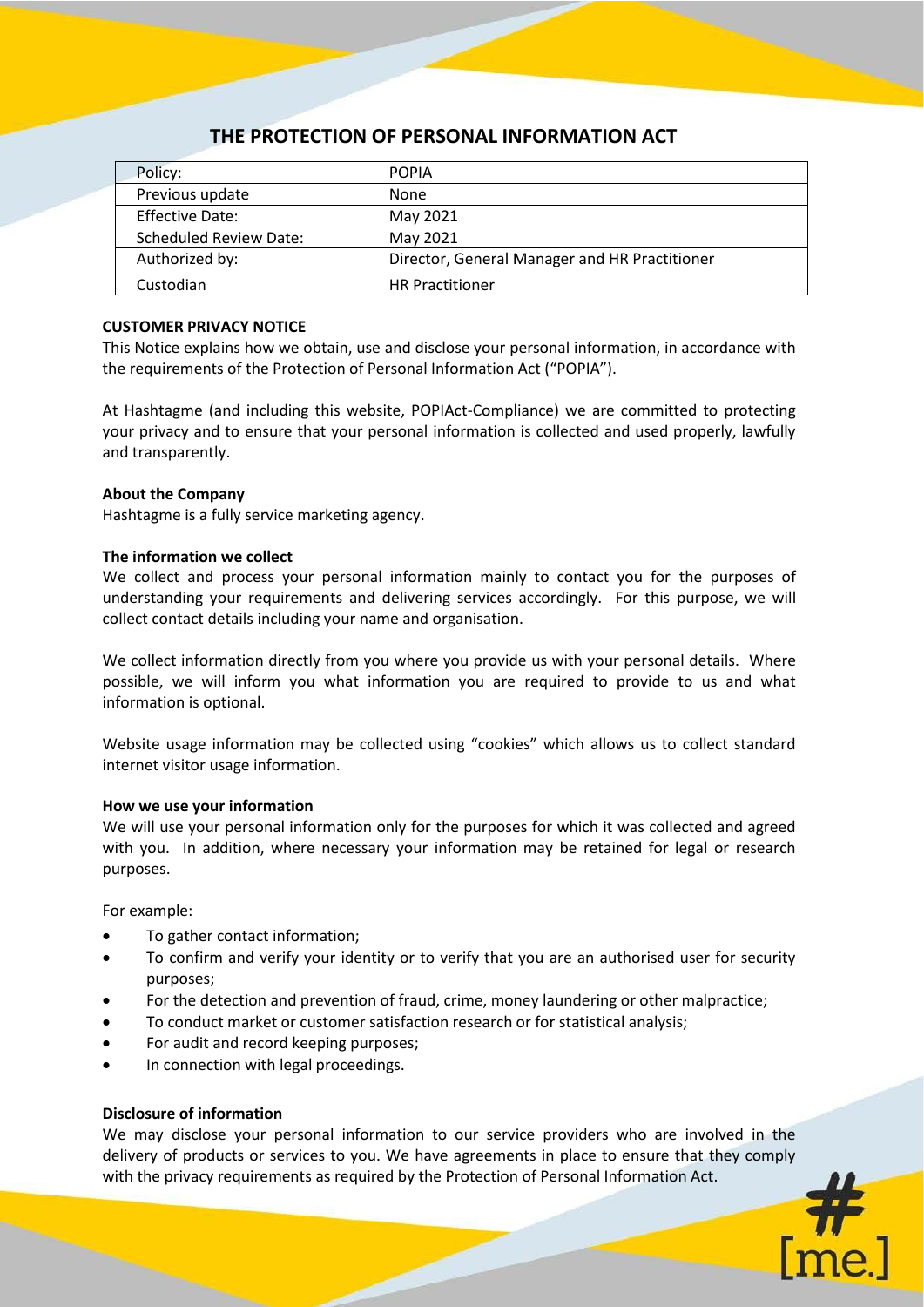We may also disclose your information:

- Where we have a duty or a right to disclose in terms of law or industry codes;
- Where we believe it is necessary to protect our rights.

#### **Information Security**

We are legally obliged to provide adequate protection for the personal information we hold and to stop unauthorized access and use of personal information. We will, on an on-going basis, continue to review our security controls and related processes to ensure that your personal information remains secure.

Our security policies and procedures cover:

- Physical security;
- Computer and network security;
- Access to personal information;
- Secure communications;
- Security in contracting out activities or functions;
- Retention and disposal of information;
- Acceptable usage of personal information;
- Governance and regulatory issues;
- Monitoring access and usage of private information;
- Investigating and reacting to security incidents.

When we contract with third parties, we impose appropriate security, privacy and confidentiality obligations on them to ensure that personal information that we remain responsible for, is kept secure.

We will ensure that anyone to whom we pass your personal information agrees to treat your information with the same level of protection as we are obliged to.

## **Your Rights: Access to information**

You have the right to request a copy of the personal information we hold about you. To do this, simply contact us at the numbers/addresses as provided on our website and specify what information you require. We will need a copy of your ID document to confirm your identity before providing details of your personal information.

Please note that any such access request may be subject to a payment of a legally allowable fee.

## **Correction of your information**

You have the right to ask us to update, correct or delete your personal information. We will require a copy of your ID document to confirm your identity before making changes to personal information we may hold about you. We would appreciate it if you would keep your personal information accurate.

## **Definition of personal information**

•

According to the Act ''personal information'' means information relating to an identifiable, living, natural person, and where it is applicable, an identifiable, existing juristic person. Further to the POPI Act, Hashtagme also includes the following items as personal information:

- All addresses including residential, postal and email addresses.
- Change of name for which we require copies of the marriage certificate or official change of name document issued by the state department.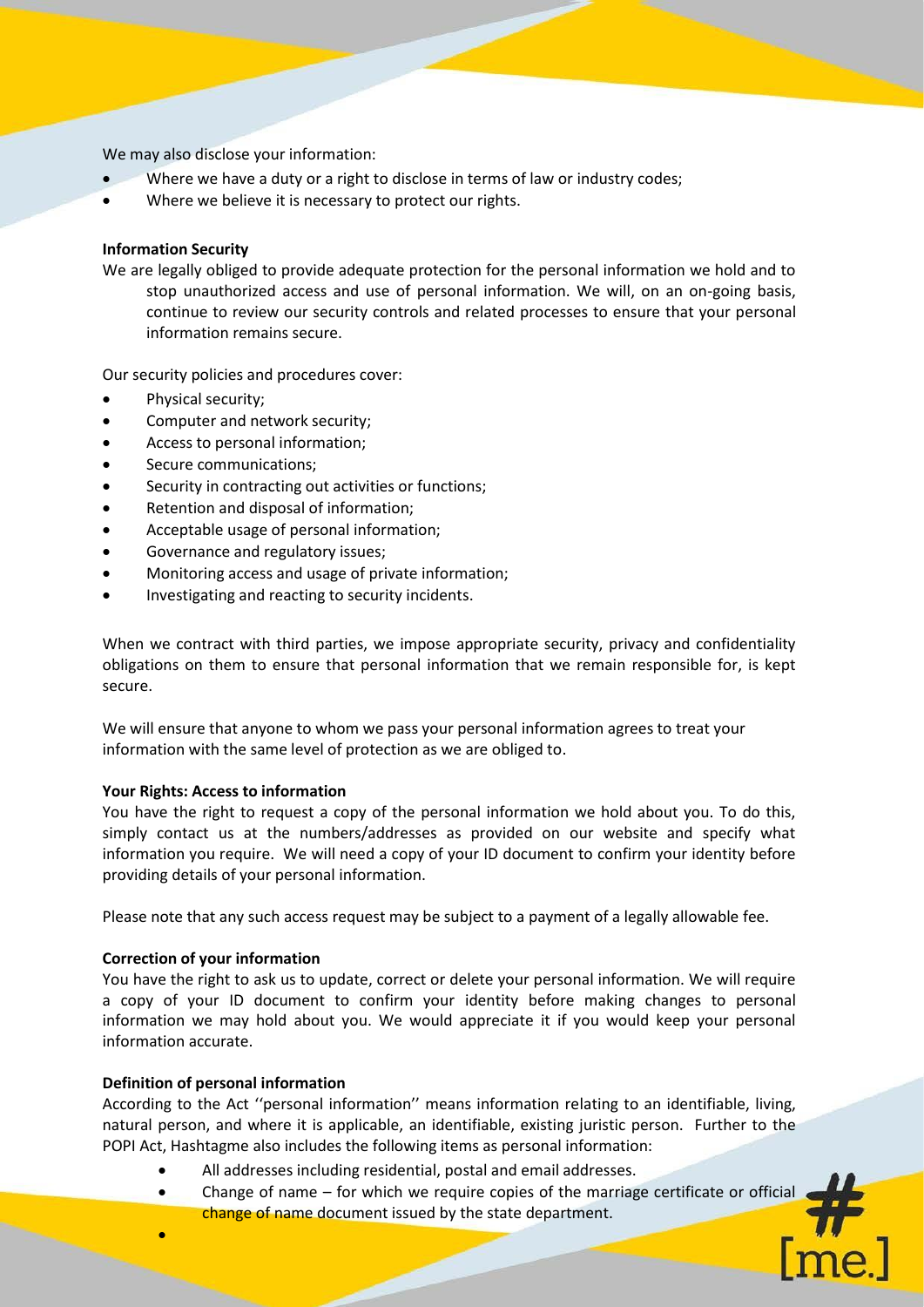#### **How to contact us**

If you have any queries about this notice; you need further information about our privacy practices; wish to withdraw consent; exercise preferences or access or correct your personal information, please contact us at the numbers/addresses listed on our website.

Compliance to the Protection of Personal Information Act (POPIA), also known as the POPI Act, will be mandatory for most organisations in South Africa. As the Information Regulator develops the POPI Regulations further, so the dates and requirments will become clearer. See the latest status from the Information Regulator. This does not mean that organisations should wait until then. The European Union has developed the General Data Protection Regulations (GDPR) and are in the process of implementation. The Information Regulator is likely to follow similar principles and regulations. Until the POPI Act and Regulations are fully in place, following the GDPR will get you moving in the right direction.

Whilst the focus of the POPI Act is on compliance, our approach is to implement compliance in such a way that it delivers business value, so that it does not become a cost centre, or overhead, but rather allows for improvements in efficiencies and effectiveness, done in such a way as to meet the compliance requirements.

The site contains useful guidance and implementation tools to equip you to be POPI Act compliant. It will evolve over time as the Regulations are published. It will contain information about:

#### **Understanding the POPI Act (POPIA)**

This morning (22nd June 2020) the Presidency announced dates for compliance to POPIA. The dates are as follows:

Sections 2 to 38; sections 55 to 109; section 111; and section 114 (1), (2) and (3) shall commence on 1 July 2020.

Sections 110 and 114(4) shall commence on 30 June 2021.

#### **What does this mean:**

.

.

#### **Applicable immediately: 1 July 2020:**

Sections 2 to 38; sections 55 to 109; section 111; and section 114 (1), (2) and (3).

The sections which will commence on 1 July 2020 are essential parts of the Act and comprise sections which pertain to, amongst others, the conditions for the lawful processing of personal information; the regulation of the processing of special personal information; Codes of Conduct issued by the Information Regulator; procedures for dealing with complaints; provisions regulating direct marketing by means of unsolicited electronic communication, and general enforcement of the Act

This is the main body of the Act, and although Section 114 (1) (see below) gives a year, in principle, the time to act is now, and all organisations need to become compliant as soon as possible.

#### **Applicable from 30 June 2021**

Sections 110 and 114(4) shall commence on 30 June 2021.